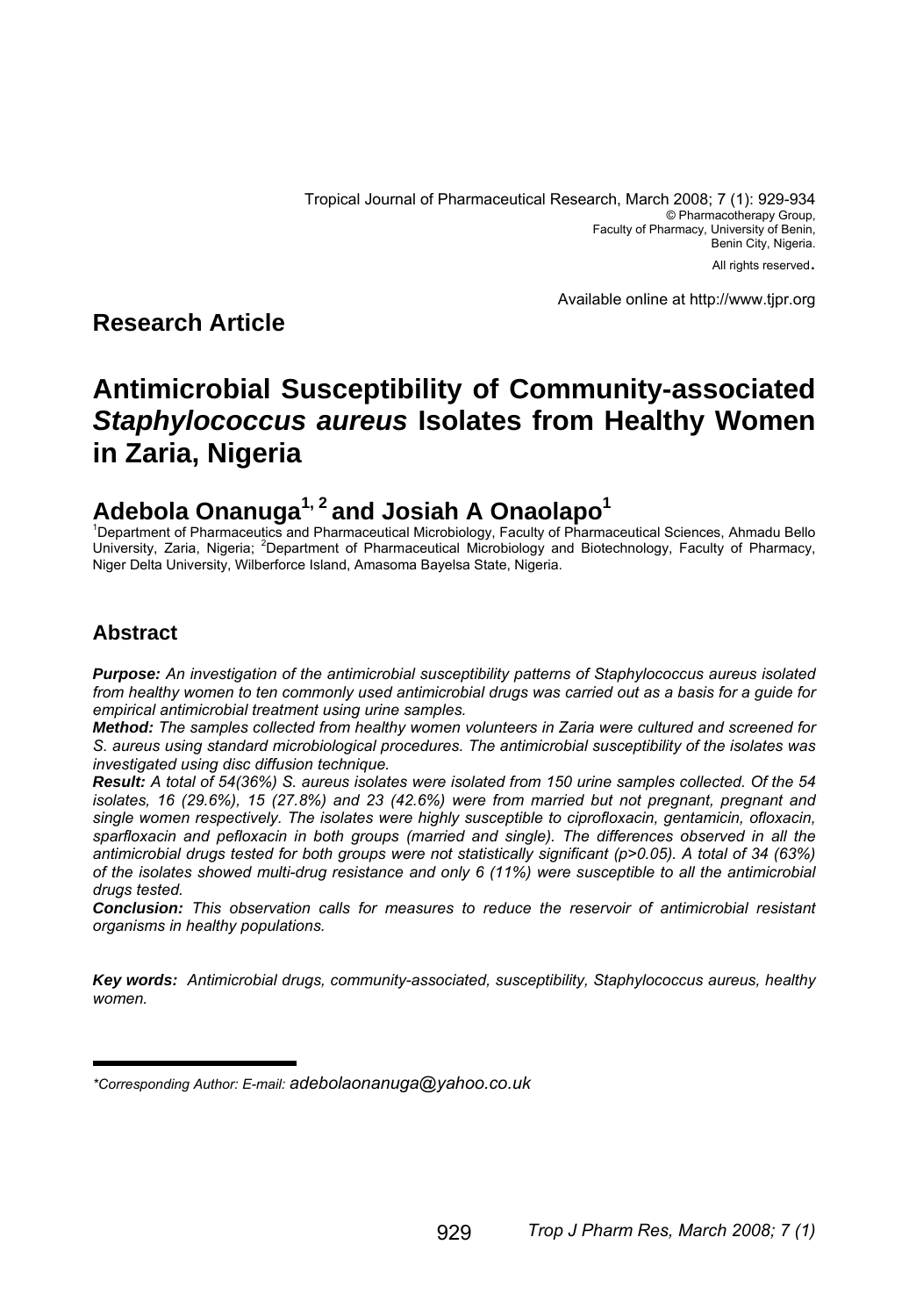## **INTRODUCTION**

*Staphylococcus aureus* is a worldwide pathogen with its natural reservoir in human. It is one of the most common causes of severe community associated infections of skin and soft tissue<sup>1, 2</sup>. Treatment of serious *S. aureus* infections can be challenging, and the associated mortality rate remains 20% to 25% despite the availability of highly active antimicrobial drugs<sup>3</sup>

*S. aureus* colonises the nares, axillae, vagina and damaged skin surfaces. About 30% to 50% of healthy adults are colonised with 10 to 20% persistently colonised <sup>4</sup>. Approximately 60% of women harbour this organism intermittently at one or more body sites  $5$ Studies have shown that 7-25% of women harbour toxin-producing *S. aureus* <sup>6</sup> . Persons colonised with *S. aureus* strains are at increased risk of becoming infected with these strains  $1, 7$ 

In the early 1950s, penicillinase-producing strains were universally present in hospital while community-associated isolates of *S. aureus* were considered to be largely penicillin susceptible. However, over the past few years, community-associated *S. aureus* infections are not only resistant to penicillin but to all other β- lactam antibiotics  $^{8, 9}$  More so, it is known that epidemic strains of *S. aureus* are commonly resistant to many antimicrobial drugs thereby making the choice of appropriate therapy difficult.

We hereby report the antimicrobial susceptibility pattern of community associated *S. aureus* isolated from healthy women in Zaria community as guide for empirical antimicrobial treatment and a basis for their reduction in healthy communities. This is relevant since resistance is believed to be a common phenomenon among strains of this organism, which is a likely result of indiscriminate use of antimicrobial drugs, a common occurrence in most Nigerian communities.

#### **MATERIALS AND METHODS**  *Sample Collection*

First "clean catch" urine samples were collected randomly from 150 healthy women of three (3) categories (single, married but not pregnant, and pregnant women of ages between 20-40 years) over a period of two (2) months from Zaria community after informed consent had been obtained from each woman. All the volunteers were not on any antimicrobial drug at the point of sampling. Samples (Fifty from each group) were collected into labelled sterile bottles, kept in an iced-bag and transported to the laboratory.

#### *Bacteriology*

Within two (2) hours of collection, each urine sample was inoculated (in duplicates) into Mannitol salt agar plates on arrival at the laboratory. The plates were incubated aerobically at 37 $\mathrm{^{^\circ}C}$  for 24 hours. The characteristic isolates were identified using colonial, morphological and biochemical characteristics as described by Cheesbrough <sup>10</sup> Isolates that were Gram-positive cocci, catalase positive and coagulated human plasma were considered as *S. aureus* in this study.

#### *Definition of Community-associated Isolates*

For the purpose of this study, communityassociated isolates were defined as isolates from the samples of the healthy women who were not on any antimicrobial drug at the time of sampling and had not been admitted in hospital in the last one year.

#### *Antimicrobial Susceptibility testing*

Antimicrobial susceptibility pattern of all isolated *S. aureus* to the following ten (10) commonly used antimicrobial drugs in the community [ampicillin 10*µg* (Medreich sterilab, India), cephalexin 30*µg* (Fidson, India), ciprofloxacin (ciprotab® ) 5*µg* (Fidson, India), clindamycin (Dalacin C® ) 2*µg* (Pharmacia, Belgium), gentamicin (Hefogenta® ) 10*µg* (Wuham, china), methicillin 10*µg* (Oxoid, UK), ofloxacin (Fluxor® ) 5*µg* (Pathoteq Lab, India), pefloxacin (Peflotab® ) 5*µg* (Fidson, India), Sparfloxacin (Sparbact® ) 5*µg* (Pathoteq Lab.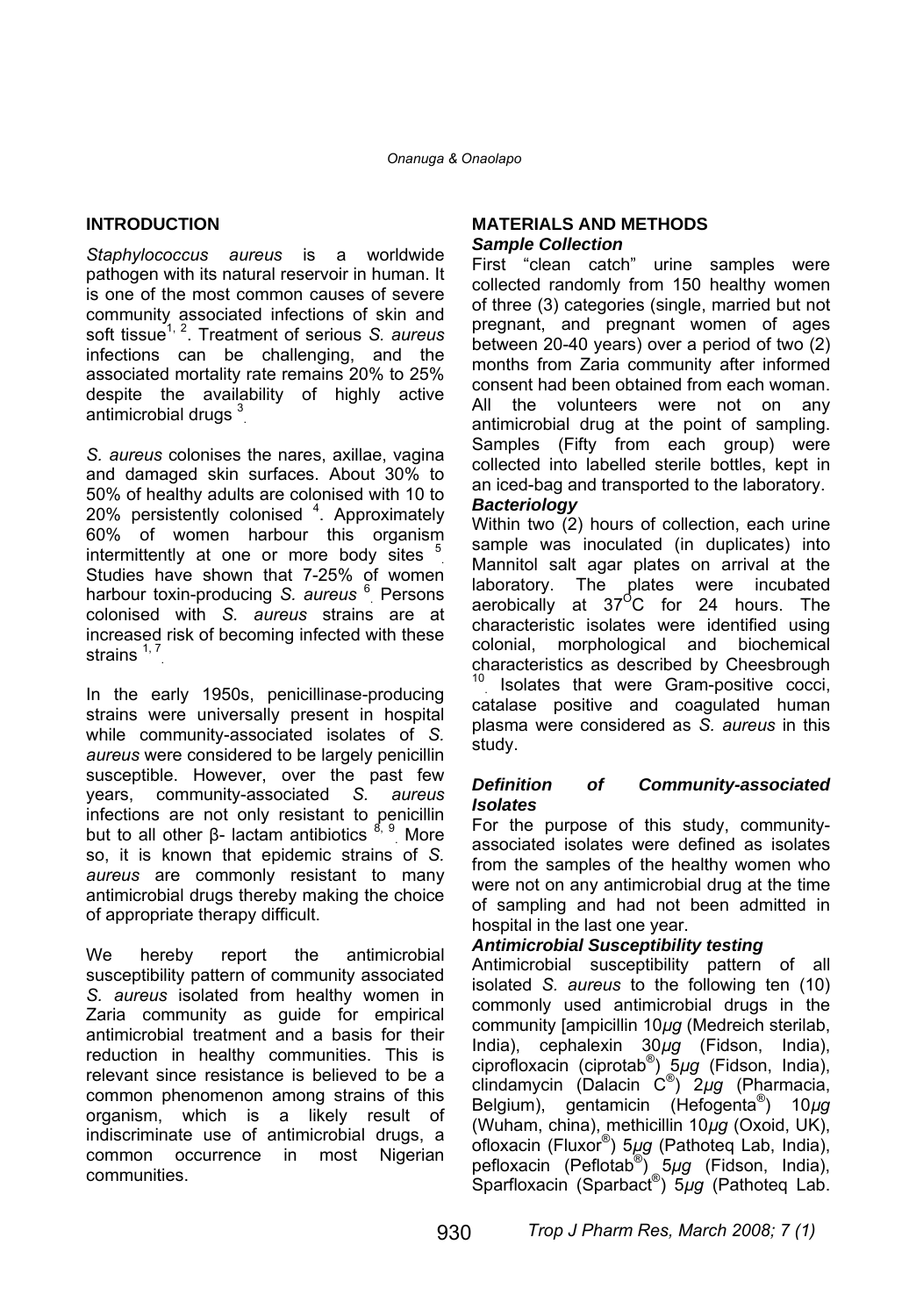India) and vancomycin 30*µg* (Dumex-Alpharma, S. Demark)] were determined by the modified Kirby-Bauer diffusion technique <sup>10</sup>. Standardised overweight culture of each isolates (containing about  $10^8$  cfu/ml) was used to flood the surface of Mueller Hinton agar (MHA) plates; the excess was drained off and the surface was allowed to dry aseptically. The standard antimicrobial discs were then aseptically placed at reasonable equidistance on the inoculated MHA plates and allowed to stand for 1hour. The plates (prepared in duplicate for each isolate) were then incubated at  $37^{\circ}$ C for 18 hours  $7^{\circ}$ . The diameter of the zone of inhibition produced by each antimicrobial disc was measured, recorded and isolates were classified as "resistant", "intermediate sensitive" or sensitive (susceptible) based on the standard interpretative chart updated according to the current the National Committee for Clinical Laboratory standards (NCCLS; now the Clinical and Laboratory Standards Institute [CLSI] guidelines  $11$ .

### *Statistical Analysis*

Frequencies were obtained and percentages were calculated for study variables. Chisquare and two tailed Fisher's exact test were used to calculate probabilities and determine significance. A p-value of less than or equal to 0.05 is considered to be statistically significant (*p≤0.05*).

### **RESULTS**

Fifty-four (36%) out of 150 urine samples of healthy women volunteers screened yielded *S. aureus* isolates. The distribution of *S. aureus* isolates among the groups of women showed that it is more prevalent in the singles than the two groups of married women (Table 1).

The antimicrobial susceptibility test results in Table 2 show that the isolates from all the groups were generally highly susceptible to ciprofloxacin, gentamicin, ofloxacin, pefloxacin and sparfloxacin. They have generally very low susceptibility to ampicillin, cephalexin, clindamycin, methicillin and vancomycin. The observed differences in the susceptibility of the isolates from the two groups of women to the tested antimicrobial drugs is not statistically significant (*p>0.05*).

Multi-drug resistance in this study was taken as resistance to four or more of the ten antimicrobial drugs tested. The results showed 34 (63%) of the isolates as multi-drug resistant and were methicillin resistant *Staphylococcus aureus* (MRSA). Only 6 (11%) of the isolates were fully susceptible to all the tested antimicrobial drugs. The distribution of prevalence of multi-drug resistant *S. aureus* is shown in Figure 1.

#### **DISCUSSION**

*S. aureus* is a virulent organism that is renowned for its potential to acquire resistance to antimicrobial agents and it is one of the common cause of community-acquired and nosocomial infections  $3$ .

Analysis of the healthy women urine in this study gave a total prevalence rate of 36%, which supported previous reports of studies carried out in Zaria <sup>8</sup> and Abuja <sup>9</sup>. This result points to the increasing importance of this organism as a urinary pathogen and genital colonizers in our society. It may equally infer correspondingly high prevalence in healthy children and men because of the role of women (as mothers and wives) in our society. Further, broader based studies should be carried out to ascertain this postulation. The difference in the colonization rate of *S. aureus* in the married and single women was not significant (*p>0.05*) indicating that marital status is not a notable factor in colonization and there is no activity or behaviour of any of the groups, which predisposes them to *S. aureus* infection.

As expected the highest antimicrobial resistance was observed in ampicillin (77%) in both groups. This continuing upward trend has been noted in other studies  $8, 9, 12$ . Resistance to cephalexin and clindamycin is in conformity with previous observations that most isolates of *S. aureus* are resistant to large number of commonly prescribed antibiotics  $13$ . The low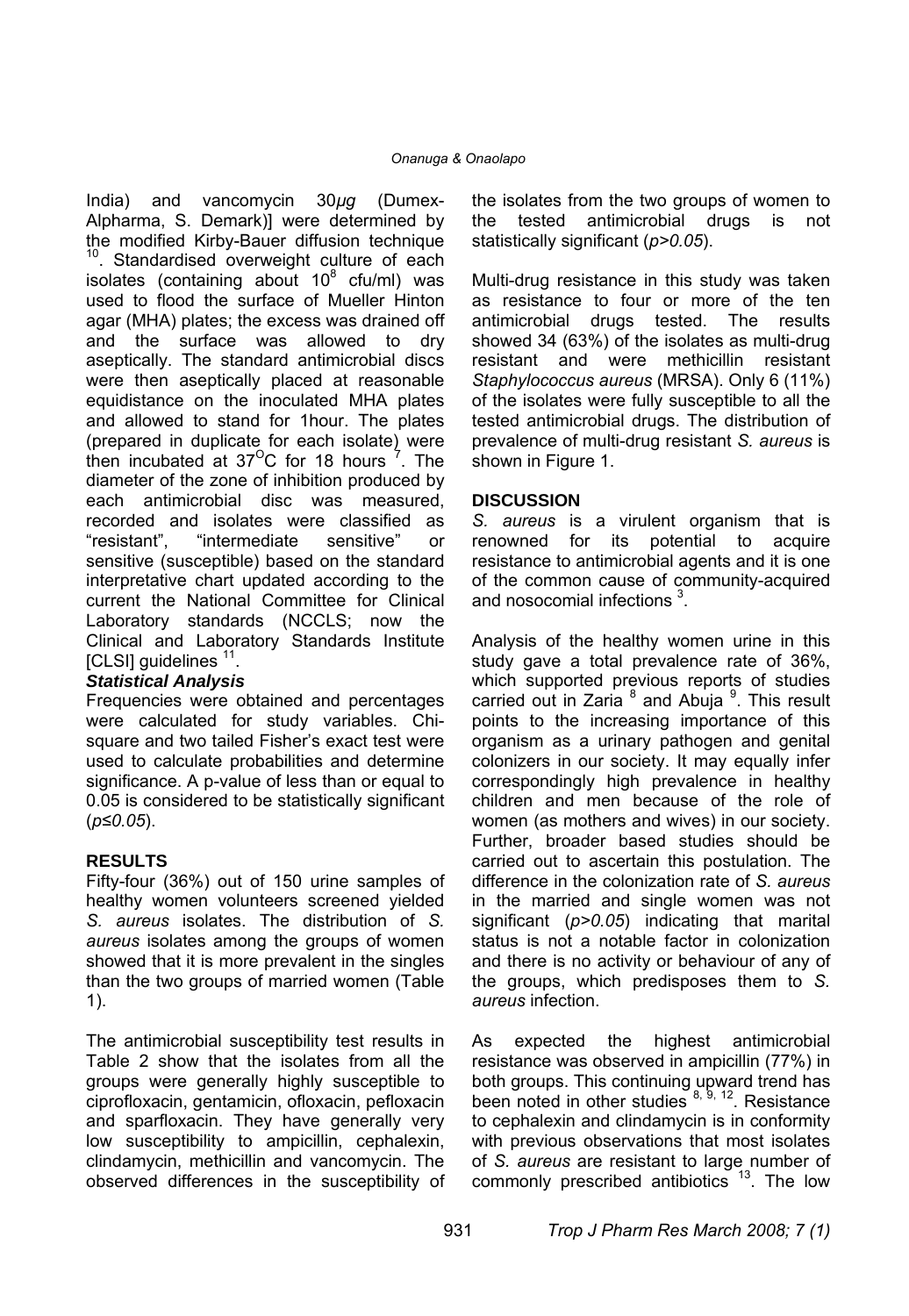#### *Onanuga & Onaolapo*

**Table 1**: Frequency of isolation of *Staphylococcus aureus* from the three groups of women tested.

| Number of      | Presence of S. aureus |  |  |
|----------------|-----------------------|--|--|
| <b>Samples</b> | $\frac{1}{2}$<br>no   |  |  |
| 50             | (32)<br>16            |  |  |
| 50             | (30)<br>15            |  |  |
| 50             | (46)<br>23            |  |  |
| 150            | (36)<br>54            |  |  |
|                |                       |  |  |

**Table 2:** Antimicrobial susceptibility profiles of *S. aureus* isolates from urine samples of the women tested.

| Isolates sensitive to antimicrobial drugs |                      |        |                           |        |         |  |
|-------------------------------------------|----------------------|--------|---------------------------|--------|---------|--|
| Antimicrobial drugs                       | *Married<br>$N = 31$ |        | <b>Single</b><br>$N = 23$ |        |         |  |
|                                           | no                   | (%)    | no                        | $(\%)$ | P-value |  |
| Ampicillin 10µg                           | 4                    | (12.9) | 3                         | (13.0) | 1.0     |  |
| Cephalexin $30\mu$ g                      | 10                   | (32.3) |                           | (30.0) | 1.0     |  |
| Ciprofloxacin 5µq                         | 24                   | (77.4) | 19                        | (82.6) | 0.741   |  |
| Clindamycin $2\mu$ g                      | 5                    | (16.1) | 9                         | (39.1) | 0.068   |  |
| Gentamicin 10µq                           | 26                   | (83.9) | 22                        | (95.7) | 0.224   |  |
| Methicillin 10µq                          | 10                   | (32.3) |                           | (30.4) | 1.0     |  |
| Ofloxacin 5ug                             | 24                   | (77.4) | 19                        | (82.6) | 0.741   |  |
| Pefloxacin 5uq                            | 24                   | (77.4) | 16                        | (69.6) | 0.546   |  |
| Sparfloxacin 5µq                          | 25                   | (80.6) | 20                        | (87.0) | 0.717   |  |
| Vancomycin 30uq                           | 9                    | (29.0) | 9                         | (39.1) | 0.561   |  |

*\*Married and pregnant women inclusive.* 



susceptibility observed in methicillin and Figure 1: Distribution of prevalence of multi-drug resistant Staphylococcus aureus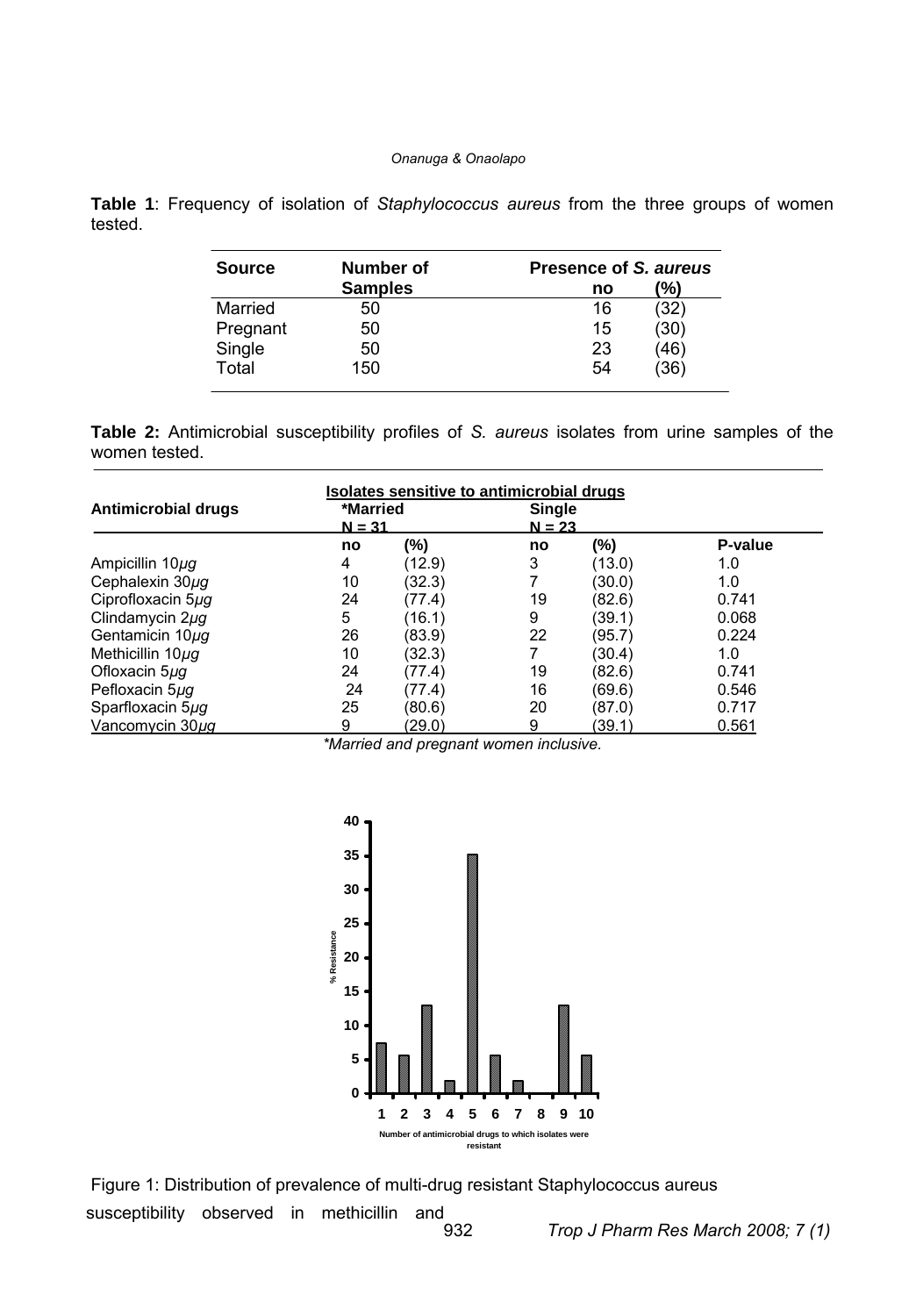vancomycin (30-40%) in the two groups support the previous reports in our communities  $14, 15$ . The resistance may be due to the acquisition of resistance determining genes, such as *mecA* (methicillin), *van A, B, C* responsible for vancomycin resistance in enterococci<sup>16, 17</sup> or as a result of the thickening of the cell wall as reported by some authors  $17, 18$ . These were however not determined in this work. A total of 70-96% of the isolates was highly susceptible to gentamicin, ofloxacin, ciprofloxacin, sparfloxacin and pefloxacin in both groups. This has been widely reported in most other studies  $8, 9, 12$ . Susceptibility to gentamicin (through a cheap drug) might be due to the route of administration which hinder its frequent misuse while the high susceptibility observed in the fluoroquinolones tested may be due to the fact that they are relatively expensive and newer antimicrobial drugs, therefore less available for abuse.

The community-associated *S. aureus* isolates tested exhibited a high level of multi-drug resistance, which calls for great concern. A total of 63% of the isolates were multiresistant, 89% were resistant to at least one antibiotic and only 11% were susceptible to all the antimicrobial drugs. These observations confirm the postulation that healthy members of the community are the highest reservoirs of antimicrobial resistant bacteria 19, 20.

#### **CONCLUSION**

The enormous level of use of antimicrobial drugs indiscriminately or justifiably has great potential for selecting for or enhancing the growth of multi-resistant strains. The results from this study show the need to reassess policies on antimicrobial drugs use within and outside the hospital environment. There is also the need for regular monitoring of the antimicrobial susceptibility status of important pathogens so as to ensure the administration of an effective antibiotic whenever there is need to do so.

#### **REFERENCES**

- *1. Lowy FD. Staphylococcus aureus Infections. N Engl J Med 1998; 339: 520-532*
- *2. Weems JJ. The many faces of Staphylococcus aureus infection. Postgraduate Medicine (2001); 110 (4): 24-36*
- *3. Archer GL. Staphylococcus aureus: a well-armed pathogen. Clin Infect Dis 1998; 26: 1179- 1181*
- *4. Noble WC, Valkenburg HA, Wolters CHL. Carriage of Staphylococcus aureus in random samples of a normal population J Hyg (Lond) 1967; 65: 567-573*
- *5. von Eiff C, Becker K, Machka K, Stammer H, Peters G. Nasal carriage as a source of Staphylococcus aureus bacteremia N. Engl. J. Med. (2001): 344: 11-16.*
- *6. Warner JE, Onderdonk AB. Diversity of toxic shock syndrome toxin 1- positive Staphylococcus aureus isolates. App. Environ. Microbiol. (2004): 70: 6931 – 6935*
- *7. Wenzel RP, Perl TM. The significance of nasal carriage of Staphylococcus aureus and the incidence of postoperative wound infection. J Hospital 1995; 31: 13-24*
- *8. Ehinmidu JO. Antibiotics susceptibility patterns of urine bacterial isolates in Zaria, Nigeria. Trop J Pharm Research 2003; 2: 223-228*
- *9. Onanuga A, Oyi AR, Olayinka BO, Onaolapo JA. Prevalence of community-associated multiresistant Staphylococcus aureus among healthy women in Abuja, Nigeria African Journal of Biotechnology (2005); 4(9): 942-945.*
- *10. Cheesbrough M. District laboratory practice in tropical countries. Part II; Cambridge University Press. U.K 2002; p.136-142*
- *11. National Committee for Clinical Laboratory Standards: Performance standards for antimicrobial disc susceptibility tests Twelfth informational supplement 2002; M100-S12.*
- *12. Umolu PI, Okoli EN, Izomoh IM. Antibiogram and Betalactamse production of Staphylococcus aureus isolates from different human clinical specimens in Edo state, Nigeria. West Afr med 2002; 21: 124-127*
- *13. Olukoya DK, Asielue JO, Olasupo NA, Ikea JK. Plasmid profile and antibiotic resistance patterns of Staphylococcus aureus isolates from Nigeria. Afr. Med Sci 1995; 24: 135-139*
- *14. Ikeh EL. Methicillin-resistant Staphylococcus aureus (MRSA) at Jos University Teaching Hospital. Afr J Clin Exper Microbiol 2003; 4: 52-62*
- *15. Olayinka BO, Olayinka AT, Onaolapo JA, Olurinola PF. Pattern of resistance to vancomycin and other antimicrobial agents in Staphylococcal isolates in a University teaching hospital. Afr J Clin Exper Microbiol 2005; 6: 46-52*
- *16. Hiramatsu K, Hanaki H, Ino T, Yabuta K, Oguri T, Methicillin Staphylococcus aureus clinical strains with reduced vancomycin susceptibility. J Antimicrob. Chemother 1997; 40: 135-136.*